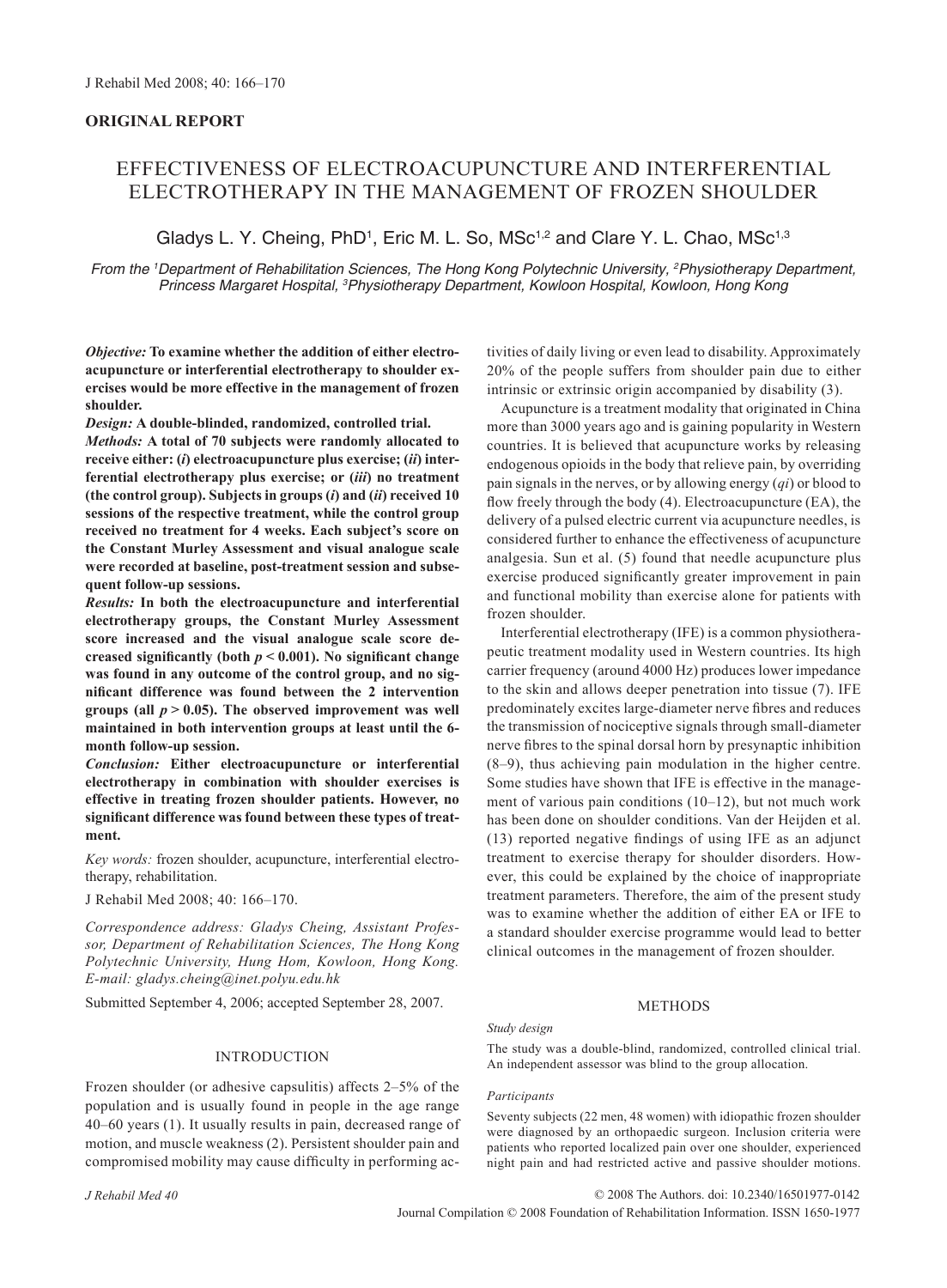Exclusion criteria included a history of trauma, fractures, previous shoulder surgery, cervical or thoracic pain syndrome, complex regional pain syndrome, malignancies, on anti-coagulant therapy, or had received acupuncture treatment to the painful shoulder in the past 6 months. Written consent was obtained from all subjects. The study was approved by the local ethics committee. The subjects were randomly allocated into: (*i*) the EA group ( $n = 24$ ); (*ii*) IFE group ( $n = 23$ ); or (*iii*) control group ( $n = 23$ ) (Fig. 1).

#### *Interventions*

*Electroacupuncture group.* All the subjects in this group received EA treatment for 10 sessions over a 4-week period (2–3 times a week) from the same physiotherapist, who was accredited to practice acupuncture. The skin in the treatment area was first sterilized with an isopropyl alcohol skin wipe. Sterile stainless steel acupuncture needles (Dongbang Acupuncture Inc., Korea, DB100, size 0.30 × 40 mm) were then inserted 15–25 mm intramuscularly into 3 acupoints including one trigger point, one local point (LI 15: Jianyu), and one distal point (ST38: Tiaokou) (14). Trigger points were identified by areas of greatest tenderness around the painful shoulder that were determined on an individual basis. The selection of acupoints was based on recommendations made by Tukmachi (15). All needles were stimulated manually until the patient felt the sensation of *de qi* in that region. The 2 needles in the shoulder region (trigger point and LI 15) were connected to an EA device (Model: ES-160, ITO Co. Ltd, 3-3-3 Tpupta, al-Minami, Nerima-ku, Tokyo 176-8605, Japan) and stimulated with an alternating frequency of 2–100 Hz at a pulse duration of 100–400 μs for 20 min. The intensity of the stimulation was adjusted to a tolerance level of just below the pain threshold. The needle that was applied at the distal point ST38 (Tiaokou) was retained for 20 min, and was manually lifted and thrusted every 10 min.



*Fig. 1.* Study design and flow of participants. EA: electroacupuncture; IFE: interferential electrotherapy.

In the first treatment session, the subjects were taught a home exercise programme. They were instructed to follow a chart and perform a standard set of shoulder mobilization exercises 5 times a day, which included 4 directions: (*i*) forward flexion – with the help of a overhead pulley system; (*ii*) external rotation – keeping the arm close to trunk, using a small bamboo to externally rotate the shoulder through pushing against the palm; (*iii*) horizontal adduction – pressing a horizontally adducted arm against the chest with the other arm to achieve horizontal adduction; and (*iv*) internal rotation – placing the affected arm behind the back and grasping one end of a towel, the other hand then pulling the opposite end of the towel to achieve maximum internal rotation. They were asked to practise the home exercise programme until the 6-month follow-up session. Each subject was given an exercise registration card to monitor his or her compliance with the home exercise programme.

*Interferential electrotherapy group.* The subjects in this group received IFE treatment for 10 sessions over 4 weeks. An IFE machine (a Phyaction Guidance E unit) delivered current swept from 80 to 120 Hz, and 4 suction-type electrodes were placed around the shoulder region in a coplanar arrangement. The intensity of the stimulation was adjusted to just below the pain threshold and the stimulation lasted for 20 minutes. The subjects were instructed to perform the same set of home exercise programmes as those in the EA group, and an exercise registration card was also given to each subject.

*Control group.* The subjects were recruited from a waiting list. They received no treatment for 4 weeks, but were invited to attend the assessment sessions at the baseline and at the end of the fourth week. Afterwards, they received regular physiotherapy treatments from other physiotherapists and no further data were extracted from them.

#### *Outcome measures*

*Constant Murley Assessment (CMA) score.* The CMA score is a reliable and valid instrument for assessing overall shoulder function, with low inter-rater and intra-rater error rates (16–17). It is a 100-point scale that is composed of 4 domains: (*i*) pain (15-point), (*ii*) activities of daily living (20-point), (*iii*) range of motion (40-point), and (*iv*) power (25-point) (16–18). The higher the score the better the overall functional performance, and vice versa.

*Visual analogue scale (VAS).* The VAS involves a 10-cm horizontal line with "No pain" anchored at the left end and "Pain as bad as it could be" anchored at the right end. The patient was asked to place a mark on the line that represented the severity of his or her pain at the moment.

#### *Data analyses*

The CMA score and VAS were both assessed at the baseline prior to the treatment, at the end of the treatment period (the fourth week), and at the 1-month follow-up, 3-month follow-up, and 6-month follow-up sessions. The CMA and VAS scores of the 3 groups obtained from the baseline to the post-treatment period, then from the 1, 3 and 6-month follow-up sessions were tested using a mixed model Analysis of Variance (ANOVA). *Post hoc* comparisons were carried out if significant differences existed. The level of significance was set at 0.05 for all analyses. Analyses were performed using SPSS for Windows statistical software (version 10.0, SPSS, Chicago, USA).

# **RESULTS**

The age of participants ranged from 33 to 90 years. Their duration of onset ranged from 1 to 24 months (EA group: 6.71 (standard deviation (SD) 6.50) months; IFE group: 6.70 (SD 6.05) months; and control group: 8.26 (SD 7.94) months. Demographic data were compared and no significant difference was found between groups (all  $p$ -values  $> 0.05$ ).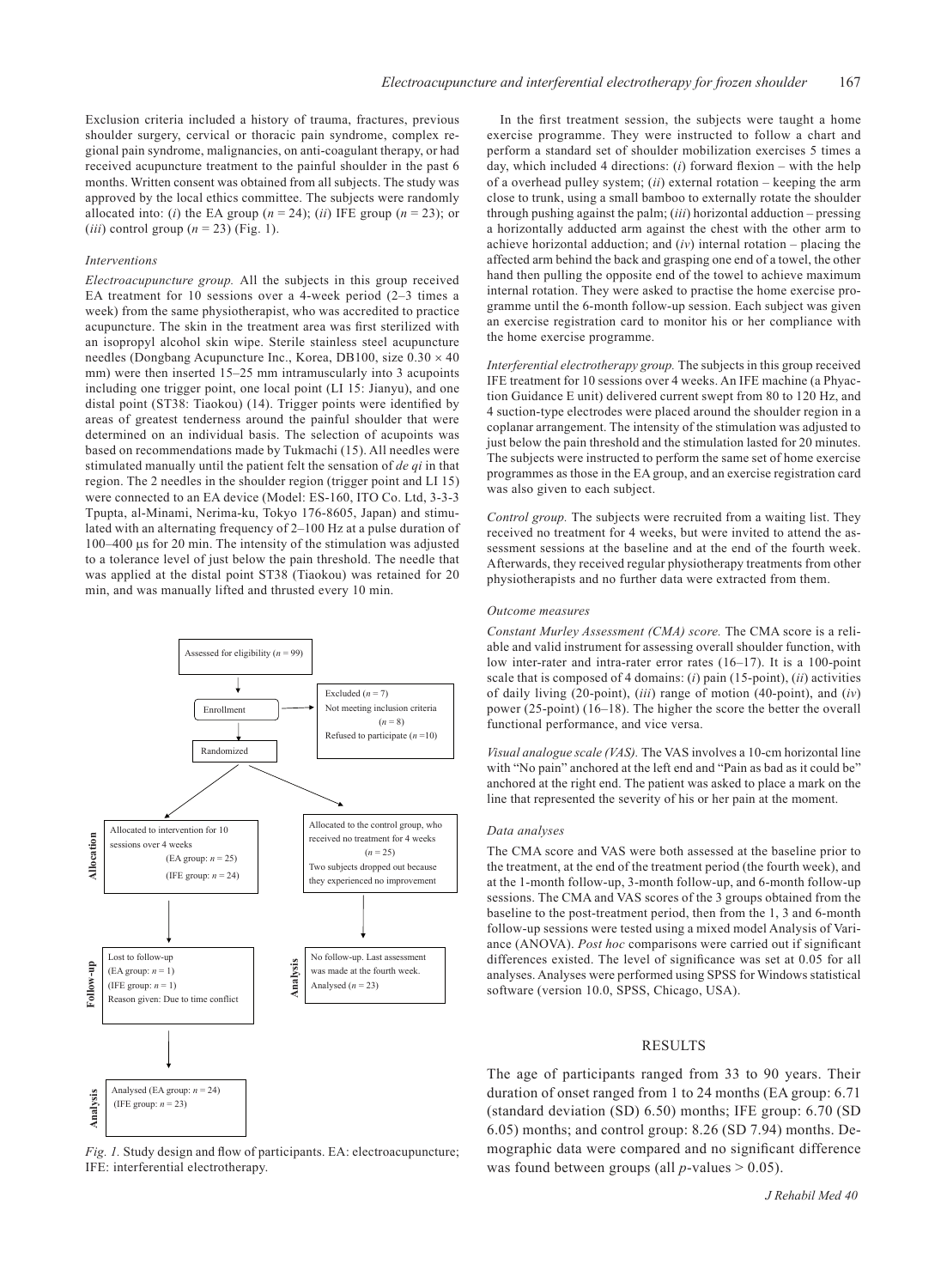#### *Constant Murley Assessment Scores*

Fig. 2 shows the average CMA score measured at different time frames in the EA, IFE and control groups.

In the EA group, the average CMA scores improved significantly, from 65.5 (SD 16.7) at the baseline to 86.0 (SD 8.2) in the post-treatment session (the mean improvement was 31.5%;  $p < 0.001$ ). The subjects in the IFE group showed similar improvement, with their CMA scores having increased from 59.6 (SD 15.4) at the baseline to 84.9 (SD 8.4) in post-treatment session (the mean improvement was  $42.2\%, p \le 0.001$ ). In contrast, the control group showed no significant change from the baseline to the fourth week (the mean improvement was  $6.6\%$ ,  $p = 0.107$ ).

A significant difference was found between the groups  $(p < 0.001)$ . A *post hoc* comparison showed that significant differences came from the comparisons made between the EA and control group, and the IFE and control group (all  $p < 0.001$ ). No significant difference was found between the EA and IFE groups ( $p = 0.138$ ). On the fourth week, the subjects in the control group were discharged from the study and then received active treatment from other physiotherapists. Subsequent reassessments were made at the 1-, 3-, and 6-month follow-up sessions for the EA and IFE groups only.

Improvements were observed in the follow-up sessions. The average CMA scores of the EA group were 89.3 (SD 4.8) at the 1-month follow-up, 93.3 (SD 6.0) at the 3-month follow-up, and 93.8 (SD 6.4) at the 6-month follow-up sessions. For the IFE group, the average CMA score was 92.1 (SD 5.9) at the 1-month follow-up, 90.2 (SD 9.7) at the 3-month follow-up, and 95.5 (SD 4.1) at the 6-month follow-up sessions. A *post hoc* analysis showed that the CMA score at the 6-month follow-up session was significantly different from those at the post-treatment session for both the EA and IFE groups ( $p < 0.001$ ). Therefore, the improvement in shoulder function seen in the post-treatment

120 100 iveraged CMA score Averaged CMA score  $80$ 60 40 EA group ٠α٠ IFT group 20 Control group 0 Baseline Post-treatment 1-month 3-month 6-month Time

session could be well maintained in both treatment groups for at least up to the 6-month follow-up session.

#### *Visual analogue scale*

Fig. 3 shows the average VAS measured at different time frames in the EA, IFE and control groups. The VAS scores of the EA group were significantly reduced from 6.5 (SD 2.1) at the baseline to 3.5 (SD 1.9) in the post-treatment session (the mean improvement was 46.5%, *p* < 0.001). A similar trend was observed in the IFE group, with the VAS scores reduced from 6.5 (SD 2.0) at the baseline to 3.4 (SD 1.9) at the posttreatment measurement (the mean improvement was 48.6%,  $p < 0.001$ ). In the control group, no significant change in VAS scores was found from the baseline to the fourth week (the mean improvement was  $1.3\%$ ,  $p = 0.510$ ). A significant between-group comparison was found  $(p < 0.001)$ , and a *post hoc* analysis showed that the difference came from the comparisons made between either the EA or IFE groups to the control group. No significant difference was found between the EA and IFE groups  $(p = 0.801)$ .

The VAS scores showed a progressive reduction over time in both treatment groups. The average VAS scores for the EA group were 3.1 (SD 2.2) at the 1-month follow-up, 2.4 (SD 2.2) at the 3-month follow-up, and 1.7 (SD 2.3) at the 6-month follow-up sessions. The average VAS scores for the IFE group were 2.4 (SD 1.7) at the 1-month follow-up, 2.0 (SD 1.5) at the 3-month follow-up, and 1.3 (SD 1.4) at the 6-month follow-up sessions. The treatment effect observed in the post-treatment session could be well maintained or even better than the measurement made at the post-treatment session.

Within the EA and IFE groups, a *post hoc* analysis showed that a significant reduction in the VAS score was found between the post-treatment session and the 6-month follow-up session.



*Fig. 2.* Average Constant Murley Assessment (CMA) score measured at different time frames in the electroacupuncture (EA), interferential electrotherapy (IFE) and control groups. The error bars correspond to the standard deviation.

*Fig. 3.* Average visual analogue scale (VAS) measured at different time frames in the electroacupuncture (EA), interferential electrotherapy (IFE) and control groups. The error bars correspond to the standard deviation.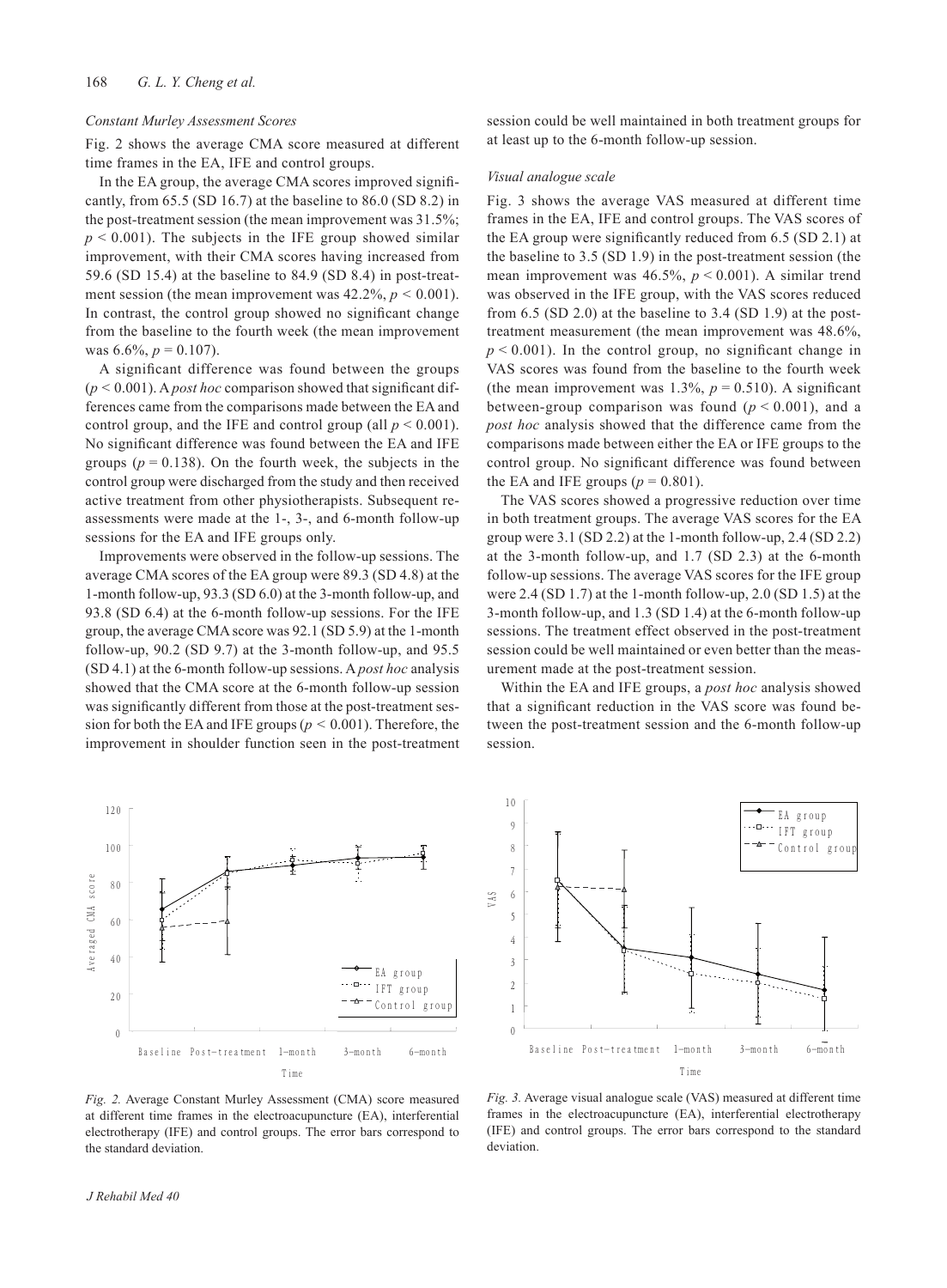## DISCUSSION

These findings demonstrated that the addition of EA or IFE to exercise successfully alleviated shoulder pain and improved shoulder function for people with frozen shoulder. Ten sessions of EA produced a 31.5% increase in the scores and a 46.5% decrease in the VAS scores, however, no significant difference was found between the 2 active treatment groups. The observed improvements in pain and shoulder functions were comparable to similar previous studies (5, 19).

Guerra de Hoyos et al. (6) reported that EA produced a significantly greater reduction in pain intensity than did placebo acupuncture even at the 6-month follow-up. Our findings also demonstrated that CMA and VAS scores of the EA group were maintained by the 6-month follow-up. The carry-over results could be contributed by EA, home exercise programme, or natural recovery from the condition. It may be difficult to delineate which factor contributed most to the improvement.

Various mechanisms are involved in acupuncture analgesia, including a placebo component (20). Nevertheless, it is thought that the "*de qi*" sensation provoked by acupuncture is essential in producing the therapeutic analgesic effect (21). Needling is supposed to activate the small myelinated type II and III afferent nerve fibres, causing numbing and tingly "*de qi*" sensation. Afferent nerve fibres transmit these *de qi* impulses to the spinal cord, which in turn activates various parts of the central nervous system. In the spinal cord, acupuncture leads to the release of encephalin and dynorphin, which are natural pain-killing substances released by the body. These analgesic effects that are produced can be blocked by the opiate antagonist naloxone (21–22). In addition, acupuncture also activates the peri-aqueductal grey matter in the brain and increases the secretion of serotonin and noradrenaline (21). At the pituitary gland level, it leads to an increase in the release of adrenocorticotrophic hormones and beta endorphins (21). The needle is thought to act as a foreign body that may stimulate vascular and immunomodulatory factors (22). EA is thought to further enhance the acupuncture analgesic effects.

This is the first study to compare the effects of the addition of IFE or EA to shoulder exercises for people suffering from frozen shoulder. Our findings demonstrated that 10 sessions of IFE produced a 42.2% increase in CMA scores and a 48.6% reduction in VAS scores. This is contrast to the negative findings of using IFE for treating shoulder disorders, as reported by Van der Heijden et al. (13). The different results obtained in the 2 studies could be partly explained by the variation in patient selection and the choice of parameters. Van der Heijden et al. delivered IFE at 4 KHz with a frequency modulated between 60 and 100 Hz via 2 reusable hypoallergenic self-adhering electrodes. The present study delivered IFE at 80–120 Hz with suction cup electrodes.

Despite the wide use of IFE for managing different painful conditions, the analgesic mechanism of IFE is unclear. It is believed that the mechanisms might be similar to those in transcutaneous electrical nerve stimulation (23). The resulting current of IFE has a frequency that is modulated between 1 and 100 Hz, which is supposed to produce pain reduction through the gate control theory. Suction-type electrodes were used in the present study to produce gentle massaging effects. This stimulates cutaneous sensory nerves and causes slight vasodilatation (24), which may enhance the analgesic effects.

An exercise programme was added to both intervention groups that aimed to restore normal shoulder kinematics and muscle activity. Most of our subjects showed good compliance with the home exercise programme, as shown in the exercise registration cards. This may have contributed to the positive results achieved from the post-treatment session to the 6-month follow-up session. Clinically, patient education on self-care and exercise are crucial in achieving good functional outcomes and minimizing recurrences of frozen shoulder.

For ethical reasons, it was impossible to deprive patients of the opportunity to receive treatment for 6 months. Therefore, subjects from the control group received active treatment from the fifth week onwards, so no data from the control group could be provided in the follow-up sessions. This is a limitation of the present study. Also, we only showed the combined treatment effects of either EA or IFE with exercise, the net treatment effects produced by EA or IFE could not be determined from the present findings.

In conclusion, the addition of either EA or IFE to a specific shoulder exercise programme was similarly effective at reducing pain intensity and restoring shoulder function for people with frozen shoulder. Despite the different start times of the treatment (one month or more after the beginning of the onset of frozen shoulder), the results were the same for all. The improvement after 10 sessions of either EA or IFE was significantly greater than that observed with the control group at the end of the 4-week treatment period. The improvements observed in the EA and IFE group seem to be maintained until at least the 6-month follow-up session.

## **REFERENCES**

- 1. Wolf JM, Green A. Influence of comorbidity of self-assessment instrument scores of patients with idiopathic adhesive capsulitis. J Bone Joint Surg Am 2002; 84: 1167–1172.
- 2. Lundberg BJ. The frozen shoulder. Acta Orthop Scand 1969; 119 Suppl l: 1–59.
- 3. Van der Windt DA, Koes BW, de Jong BA, Bouter LM. Shoulder disorders in general practise: incidence, patient characteristics and management. Ann Rheum Dis 1995; 54: 959–964.
- 4. Green S, Buchbinder R, Hetrick S. Acupuncture for shoulder pain. Cochrane Database Syst Rev 2005; 18: CD005319.
- 5. Sun KO, Chan KC, Lo SL, Fong DY. Acupuncture for frozen shoulder. Hong Kong Med J 200l; 7: 38l–39l.
- 6. Guerra de Hoyos JA, Andres Martin Mdel C, Bassas y Baena de Leon E, Vigara Lopez M, Molina Lopez T, Verdugo Morilla FA, et al. Randomised trial of long term effect of acupuncture for shoulder pain. Pain 2004; 112: 289–298.
- 7. Palmer S, Martin D. Interferential current for pain control. In: Kitchen S, editor. Electrotherapy evidence-based practice. Edinburgh: Churchill Livingstone; 2002.
- 8. Sato A, Schmidt RF. Somatosympathetic reflexes: afferent fibers, central pathways, discharge characteristics. Physiol Rev 1973; 53: 916–945.
- 9. Devor M. Peripheral and central nervous system mechanisms of sympathetic related pain. Pain Clinic 1995; 8: 5–14.